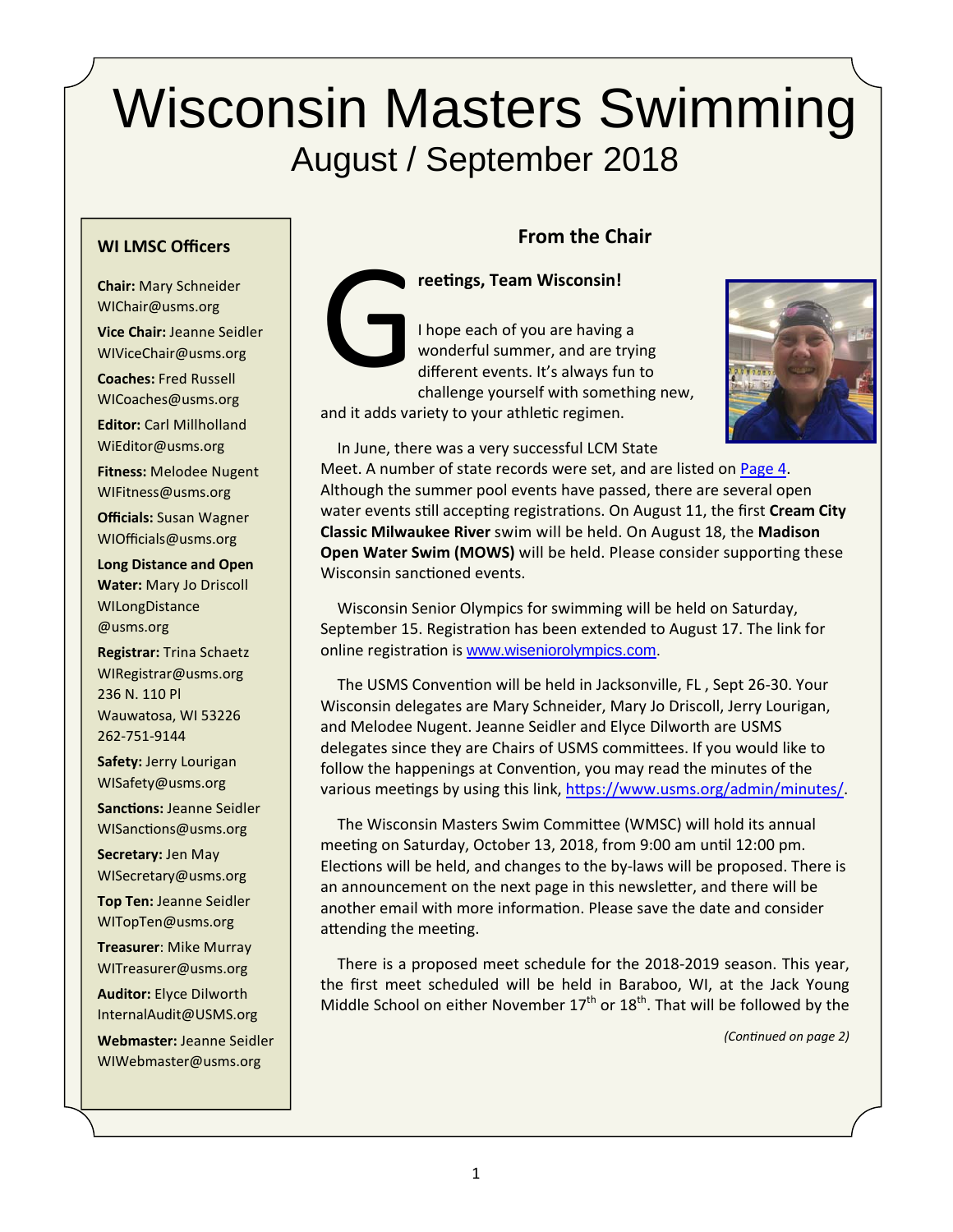#### **Announcement — Annual WMSC Meeting**

The Annual Meeting of the Wisconsin Masters Swim Committee (WMSC) will be held on Saturday, October 13, from 9:00 am until 12:00 pm, at the Aurora Medical Center in Summit, 36500 Aurora Dr, Summit, WI. The meeting will be held in the Gifford Conference Room. Elections of Officers will take place at the meeting.

A slate of candidates will be presented in another email. If you are interested in serving Wisconsin Mas‐ ters Swimming in some capacity, please email Mary Schneider at WIChair@usms.org.

Over the summer, the Executive Board has been working to revise the By‐Laws. These will be voted on at the meeting, and if approved, will take effect the day following the annual meeting. There will be a separate announcement when the proposed By-Laws are posted to the website. I encourage all members to read the proposed By-Laws before the meeting.

The meeting agenda will be:

- Roll Call
- Announcements from the Chair
- \* Reading, correction, and adoption of minutes
- Review Officers' wriƩen reports
- \* Review Committee Chairs' written reports
- \* Review of tabled motions
- \* Elections
- \* New motions
- \* Summary of actions taken at this annual meeting
- \* Feedback and questions
- Adjournment

*(ConƟnued from page 1)* 

SCM meet at West Bend High School on Saturday, December  $1<sup>st</sup>$ . These meets will be good openers to gauge where you are starting for the season.

For those interested in coaching certification, coaching clinics and ALTS (Adult Learn‐To‐Swim), there will be sessions held in Chicago, August 25 and 26. Links to the information are:

#### **USMS Clinic Course for Coaches https://**

www.clubassistant.com/club/clinics/reserve.cfm? c=1758&cid=78060, https://www.clubassistant.com/ club/clinics/reserve.cfm?c=1758&cid=78070,

#### **ALTS Instructor CerƟficaƟon** hƩps://

www.clubassistant.com/club/clinics/reserve.cfm? c=1758&cid=78071, hƩps://www.clubassistant.com/ club/clinics/reserve.cfm?c=1758&cid=78140.

Please enjoy the rest of the summer, and be ready to start competing in the Fall!

— Mary Schneider WMSC Chair

#### **Annual Meeting Location**

Aurora Medical Center 36500 Aurora Dr, Summit, WI Gifford Conference Room



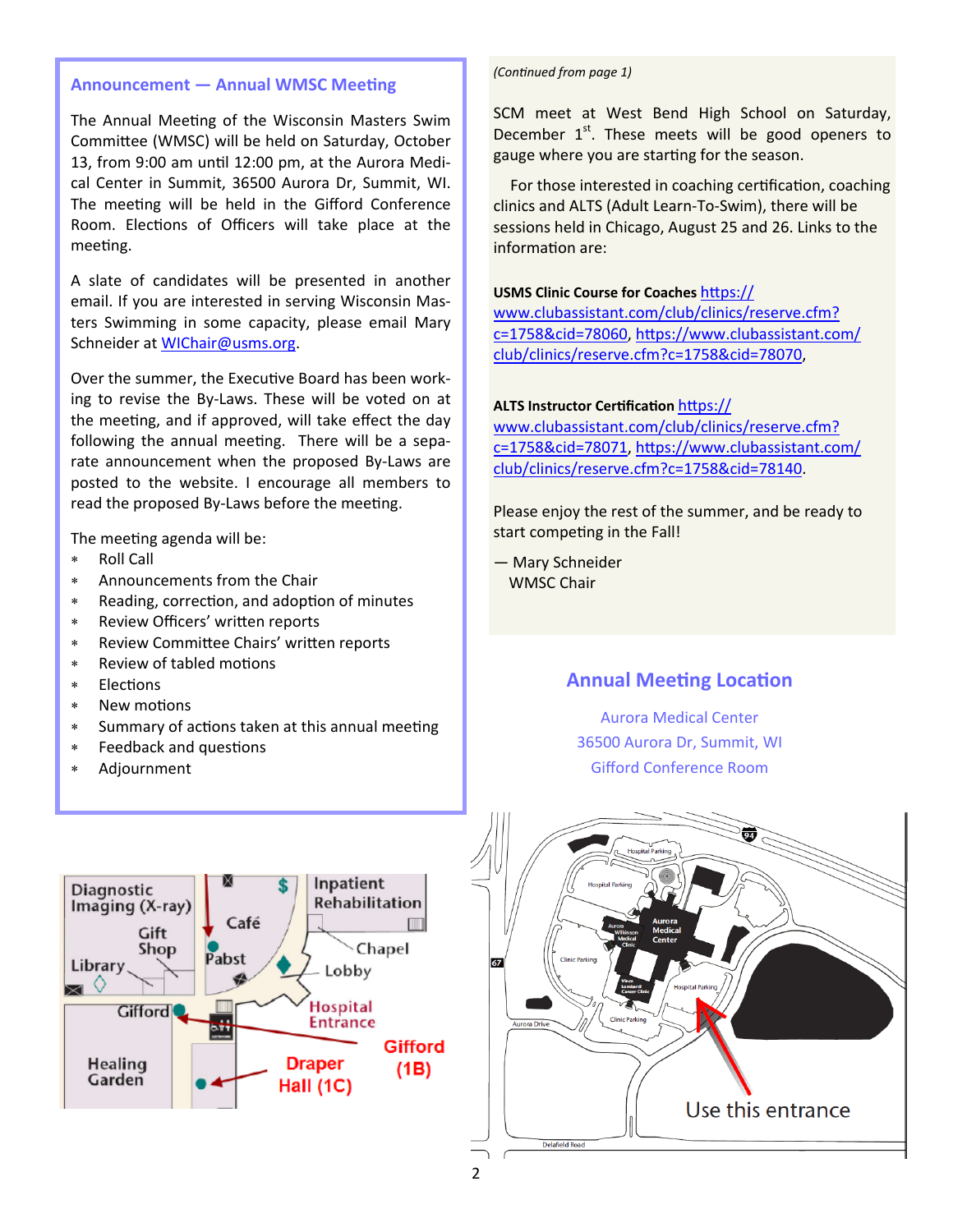# Wisconsin LCM State Meet Recap

#### *Alex MacGillis Ages Up, Records Fall!*

#### Correspondent – Mary Schneider

The Wisconsin LCM State Meet was held June 16, with 66 registered swimmers. Although the crowd was smaller than in past years, the swimming was fast.

There was even a new national record set in the Mens 65‐69 200 Back by Larry Day, of Michigan, proving once again that the Walter Schroeder Aquatic Center is a fast pool. There were 18 individual records, and two relay records set at the meet. The most records were set by **Alex MacGillis**, swimming in the Men's 90‐94 age group, with five new records. There were no previous records in that age group.

Congratulations, Alex, and keep swimming! **Melinda Mann** had the next most records with three.

In addition, the two relays in the Men's 200-239 age group broke the 400 Free Relay record by almost 17 seconds, and smashed the 800 Free Relay record by almost 2 1/2 minutes!

The meet ran smoothly thanks to the officials. Many thanks to **Jeanne Seidler**, meet director, and her family for organizing and running the meet. Thanks, also, to all the volunteer timers. It's great as masters swimmers to be able to just focus on swimming at a great venue.



State LCM Meet Attendees



Alex MacGillis — Five‐time record breaker



Starting the Medley Relay

## Send us your story

Do you have a good swimming story to share? Maybe you conquered a goal, have a good training tip, or an interest anecdote. We'd love to hear from you.

Contact the editor: WiEditor@usms.org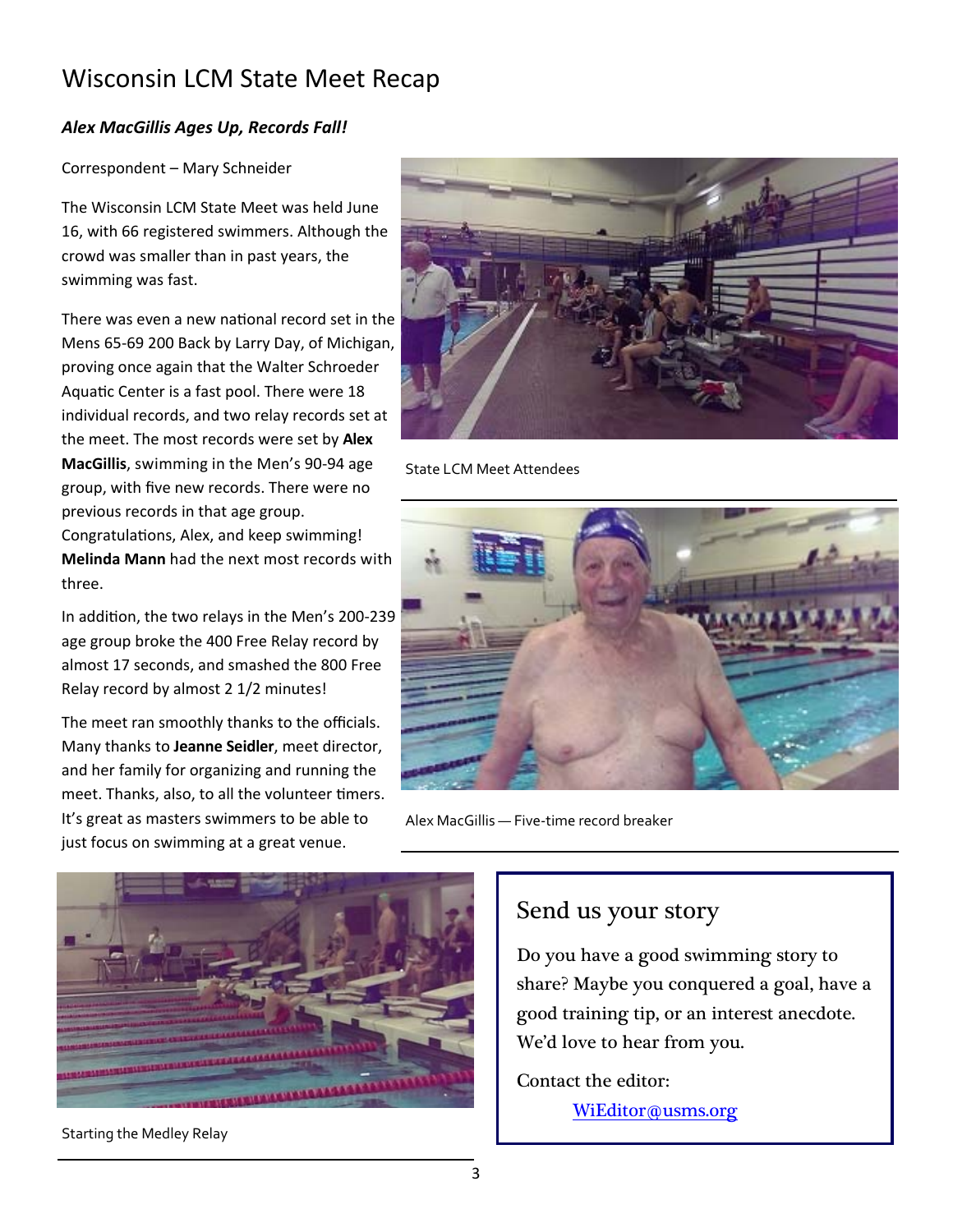| Age Group          | Event           | Time     | Name                  | Location |
|--------------------|-----------------|----------|-----------------------|----------|
| <b>Women 18-24</b> | <b>50 FLY</b>   | :31.75   | Esmeralda Perez       | W١       |
| <b>Women 40-44</b> | <b>200 FREE</b> | 2:28.08  | Sarah Perez           | WI       |
| <b>Women 40-44</b> | <b>400 FREE</b> | 5:14.66  | Sarah Perez           | W١       |
| Women 60-64        | <b>100 FREE</b> | 1:13.32  | Melinda Mann          | WI       |
| Women 60-64        | <b>200 FREE</b> | 2:43.62  | Melinda Mann          | W١       |
| Women 60-64        | 200 IM          | 2:58.58  | Melinda Mann          | WI       |
| Women 65-69        | <b>400 FREE</b> | 7:13.90  | Susan Bonis           | W١       |
| <b>Women 65-69</b> | <b>800 FREE</b> | 15:21.64 | <b>Susan Bonis</b>    | WI       |
| Men 45-49          | <b>100 FREE</b> | :58.03   | Mark Larkin           | W١       |
| Men 65-69          | 50 BACK         | :34.14   | Geoff Mykleby         | WI       |
| Men 65-69          | <b>200 FREE</b> | 2:49.57  | David Watts           | W١       |
| Men 70-74          | 50 BACK         | :38.21   | Tom Meehan            | WI       |
| Men 90-94          | 50 FREE         | 1:13.60  | Alex MacGillis        | W١       |
| Men 90-94          | 50 BREAST       | 1:24.49  | <b>Alex MacGillis</b> | WI       |
| Men 90-94          | 100 BREAST      | 3:19.77  | Alex MacGillis        | W١       |
| Men 90-94          | 50 BACK         | 1:17.22  | <b>Alex MacGillis</b> | WI       |
| Men 90-94          | 100 BACK        | 2:49.96  | Alex MacGillis        | WI       |

# **New Individual State Records (LCM)**

# **New Relay State Records (LCM)**

#### **MEN 200‐239 400M Freestyle**

Record 4:12.17

Mark Larkin (47), Tom Grisa (56), Charles Lorenz (43), Mark Pfaltzgraff (57)

#### **MEN 200‐239 800M Freestyle**

Record 10:33.58

Tom Grisa (56), Mark Pfaltzgraff (57), Scott Conley (48), Scott Richards (58)

#### **Finding Inspiration from a Masters Veteran**

I trained hard this year for this year's Spring Nationals and had high hopes. The first day was a good one, *and then I got cocky*. I had signed up for the 200Y fly for the next day (no surprise there for those who know me). But, yeah, I'm an idiot. I took out the first 100 yards like it was a 100 yard swim. At the turn, I hung onto the wall wondering how I was going to finish this darn swim while Dave Clark stood behind the blocks waiting My funk was gone and I was now ready to for my heat. I felt for the next heat. "That's alright, Carl," Dave said. "Just take good in the water, my time was good. My splits were generally your time." I finished, barely, and crawled over to the warm negative and I nailed my turns. Vindication. down lanes.

I was mad at myself and a bit depressed. I dragged my butt ness in sports. Thank you, Thomas Maine. through dinner and couldn't wait to get into bed. The next day — Carl Millholland (editor)

was a 500Y free, and I was not looking forward to it. I loafed through warmups in a daze, just wishing to this thing over with. However, things changed.

In a heat ahead of mine was 93‐year‐old Thomas Maine. And this guy swam all the same tough events I had signed up for including the 400 IM and the 200 Fly. Here he was crushing the 500 free. Inspiration.

There's something to be said for attitude and mental tough-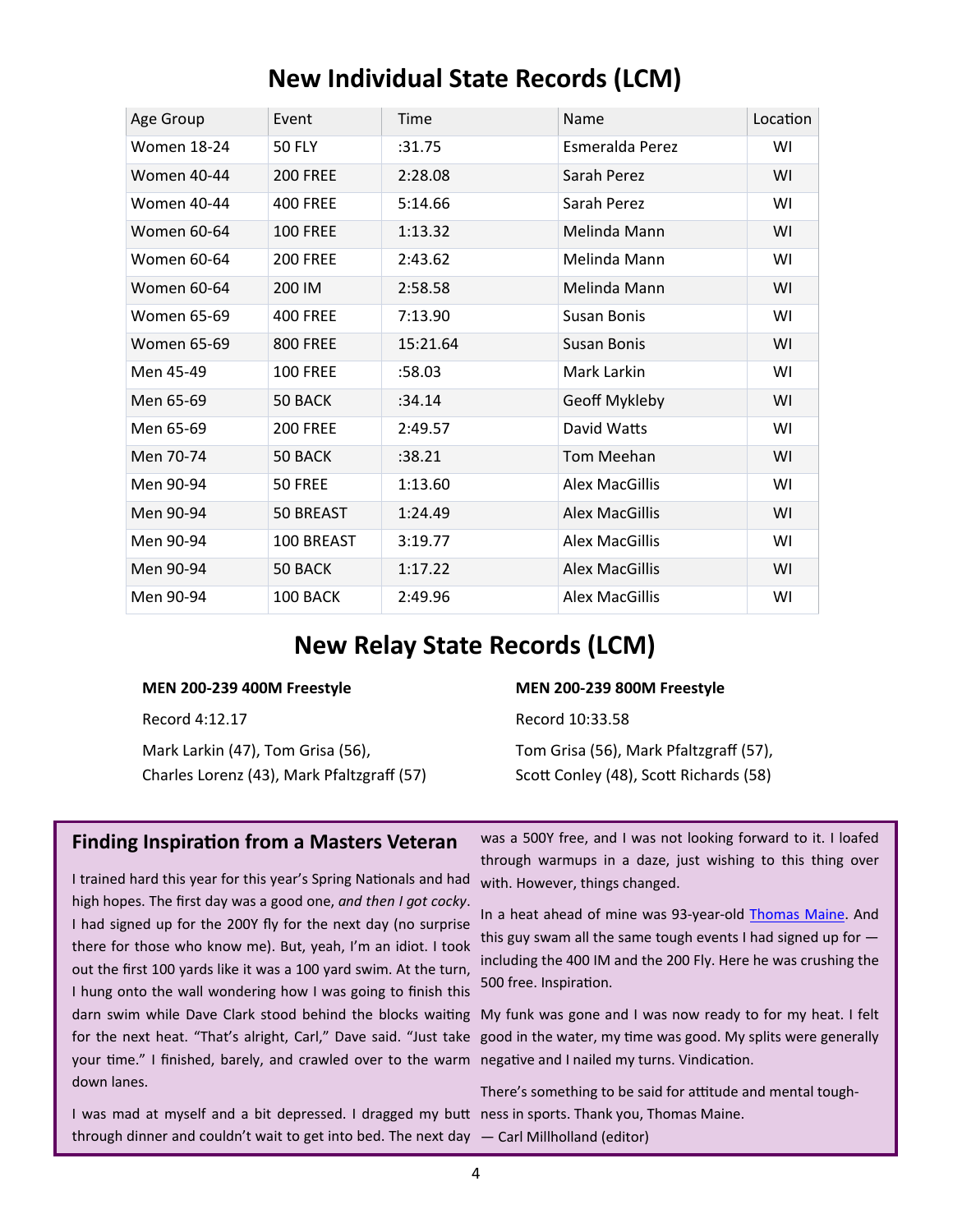# 2018‐2019 WMAC Meet Schedule

| <b>Tentative Date</b> | Day(s)     | <b>Location</b>                                                   | Format     |
|-----------------------|------------|-------------------------------------------------------------------|------------|
| September 15, 2018    | Saturday   | 2018 Senior Olympics SCY at Schroeder                             | SCY        |
| Nov 1-Dec 31, 2018    |            | 2018 Wisconsin LMSC Water Warriors Fitness Event                  | Fitness    |
| Nov 17 or 18, 2018    | Sat or Sun | Baraboo Jack Young Middle School SCY                              | SCY        |
| December 1, 2018      | Saturday   | 2018 Wis. State SCM Champs at West Bend West HS                   | SCM        |
| January 5, 2019       | Sunday     | YMCA At Pabst Farms SCY (Oconomowoc)                              | SCY        |
| January 27, 2019      | Sunday     | Oshkosh YMCA SCY (20th Street Branch)                             | SCY        |
| February 10, 2019     | Sunday     | Sun Prairie High School                                           | SCY        |
| March 3, 2019         | Sunday     | Whitefish Bay HS SCY                                              | SCY        |
| March 9, 2019         | Saturday   | McFarland High School SCM                                         | SCM        |
| Mar 23-24, 2019       | Sat-Sun    | 2019 Wis. Masters State SCY Championship at Schroeder             | SCY        |
| April 11-14, 2019     | Thur-Sun   | 2019 YMCA Masters Nationals at YMCA Of Central Florida in Orlando | SCY        |
| April 24-28, 2019     | Thur-Sun   | 2019 USMS Spring SCY Nationals Mesa AZ                            | SCY        |
| June 8, 2019          | Saturday   | Wausau SCY combined with Age Group Meet for Badger State Games.   | SCY        |
| June 15, 2019         | Saturday   | 2019 Wis. Masters State LCM Champs at Schroeder                   | <b>LCM</b> |
| August 5-18, 2019     |            | FINA World Masters Championships at Gwangju, KOR                  | <b>LCM</b> |
| August 7-11, 2019     | Thur-Sun   | USMS Summer Nationals at Mission Viejo CA                         | <b>LCM</b> |
| TBD                   |            | Cream City Classic Open Water River Swim (on the Milwaukee River) | Open       |
| August 17, 2019       | Saturday   | Madison Open Water Swim (1.2 & 2.4 Mile, no wetsuit and wetsuit)  | Open       |
| TBD                   |            | 2019 Senior Olympics SCY                                          | SCY        |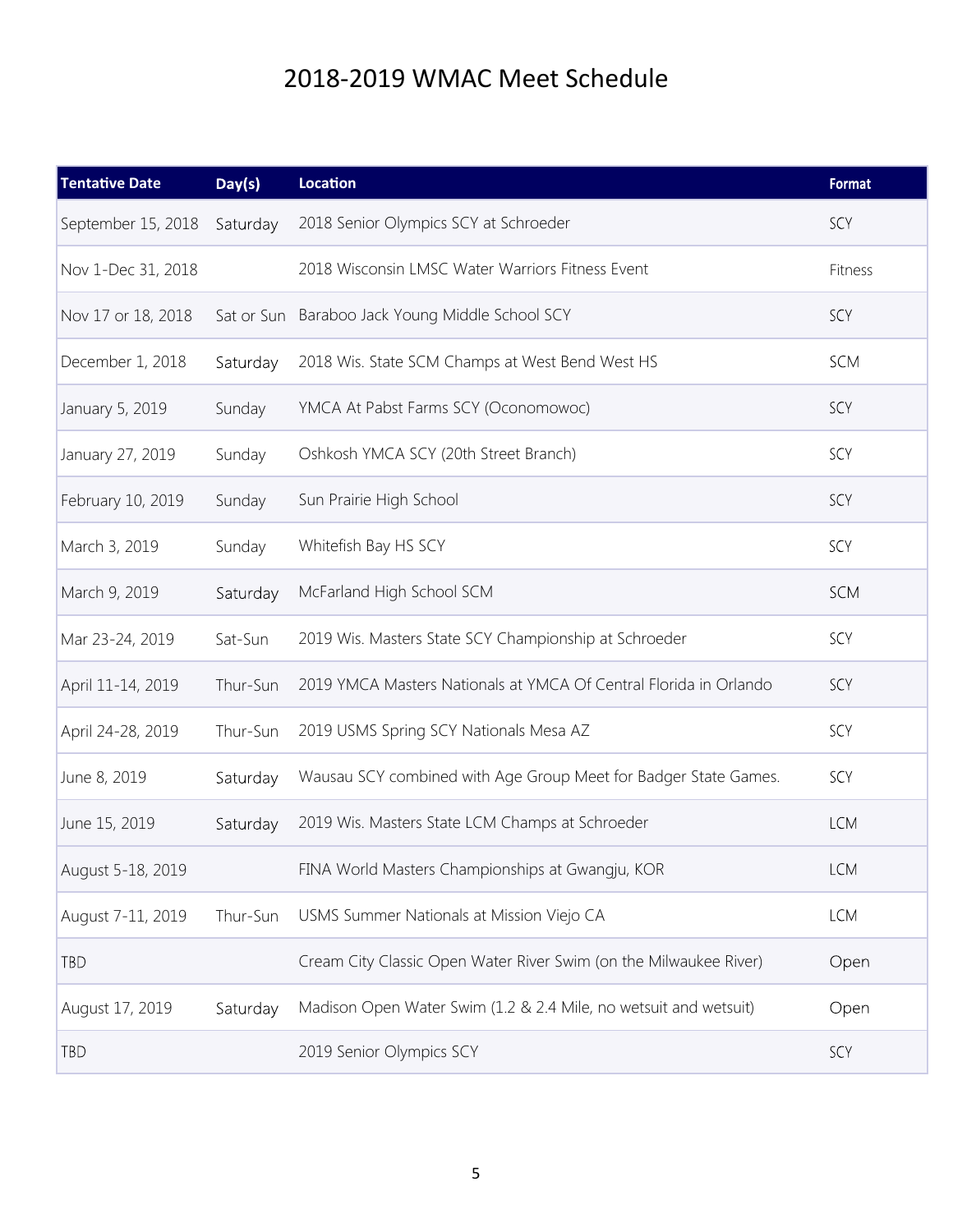

#### **Last Chance for Open Water Swims!**

I know I know – but I have to say it  $-$  just a few more weeks left before the weather turns colder. Don't miss the opportunity to get some outside swims in. There are a few remaining open water events in Wisconsin this summer.

USMS sanctioned events:

August 11 *- NEW!* Cream City Classic Milwaukee. Milwaukee's first open RIVER event - (yes you read that right - "open river" - 1.5 miles down and back the Milwaukee River.) Registration and more info - including a course map - can be found at the following link: https:// www.clubassistant.com /club/ meet\_information.cfm? c=2454&smid=10718

August 18 - Madison Open

Water Swim - 1.2/2.4 mile wetsuit/non wetsuit divisions. Registration and more info at the following link: |https:// www.clubassistant.com /club/ meet\_information.cfm? c=1259&smid=10447

Non USMS sanctioned events

August 19 - Big Swell

Swim Milwaukee - 2.5/5k- wetsuit and nonwetsuit division. Registration and more info can be found at the following link: http://bigswellswim.com

FYI: Big Shoulders (2.5k/5k) in Chicago is SOLD OUT registration was March  $1<sup>st</sup>$  and as usual the race sold out the same day. If you are interested in the future be sure to check the dates in advance and be ready to register the day they it opens up!

Another resource for Open Water Swims is the Marathon Swimmers Federation website – for races in the Midwest check out the following link: http://

marathonswimmers.org/ swim-calendars/midwest/

#### **E-Postals - ongoing now!**

Looking for an indoor long distance event? The USMS E-Postal 5k/10K event runs from May 15- September 15<sup>th</sup>. Registration is at the following link: https:// www.clubassistant.com/ club/ meet\_information.cfm? c=1246&smid=10596

#### **Molly Woodford Top Female Finisher at Devil's Lake Big Swell Swim**

Congratulations to **Molly Woodford** for finishing first among all age groups in the 2.4 mile (female/nonwetsuit) at the Big Swell swim at Devil's Lake in a time of 55:22.

Several Wisconsin Masters swimmers placed in the top 15 overall including: **James Biles** (3), **Brandon O'Donnell** (9), **Michael Wade** (10), **Brian Heiser** (11), **Molly Woodford** (1), **Melodee Nugent** (8) and **Ann Berres-Olivotti** (3-wetsuit).

Devil's Lake is a great venue and the swim very well run with the course safe and well marked. Both the water and air temperature were comfortably in the seventies. The water was pool smooth.

On a personal note, the editor drafted off other swimmers for about half the race and, wow, great time! Here's a tip for open water swims: If you are part-way through the swim and there's someone next to you with the same color cap, he or she is swimming at the same pace as you are. Rather than hit the gas to try to lose them (which is arduous and painful), just swing around and chase those toes for a while. It's like swimming a long recovery lap.

For the record: Millholland (1:11:47), Conley (1:13:45). — Editor

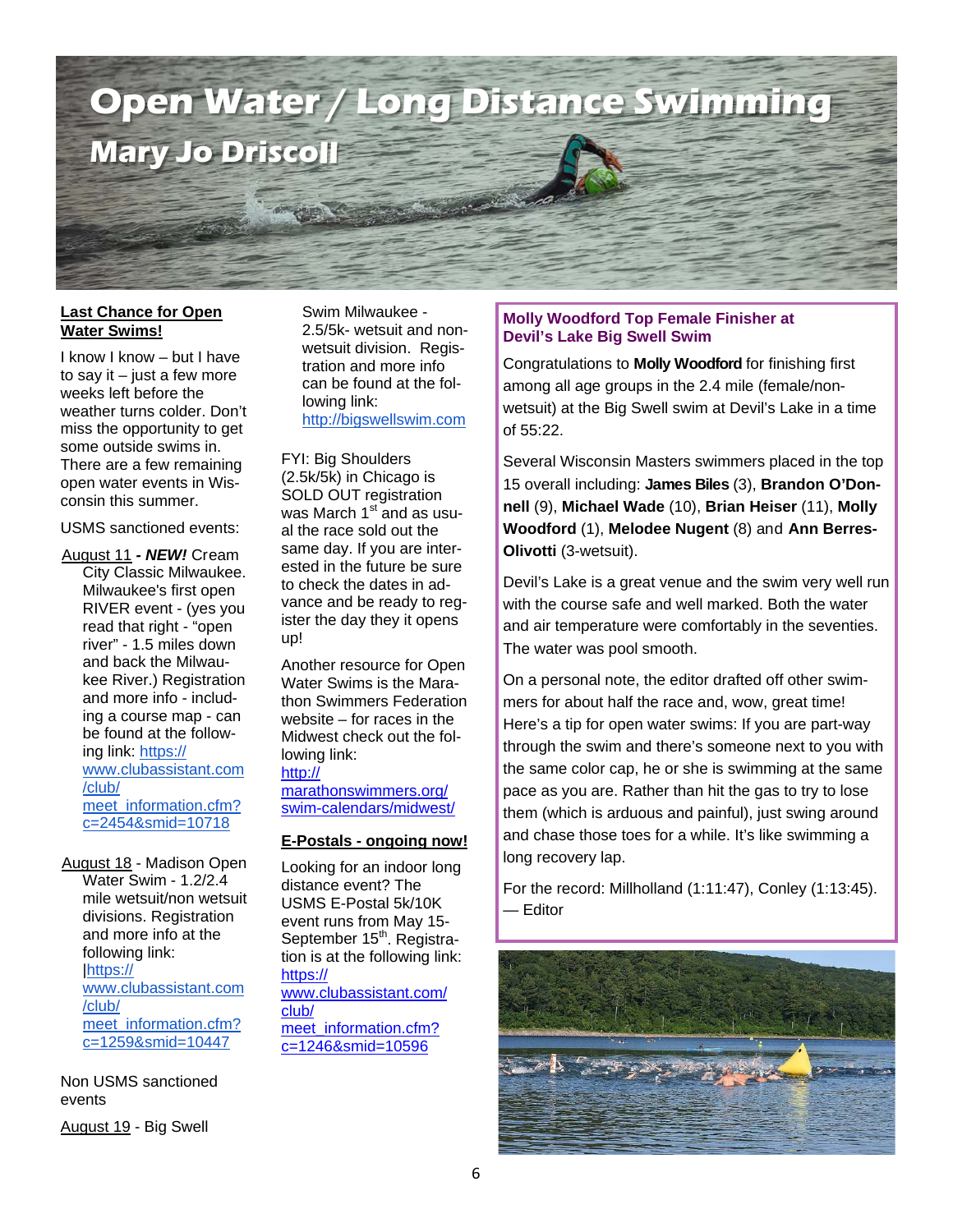## **Bucket list — Cayman Islands Swim**



### Flowers Sea Swim and Celebrities

#### **Melodee Nugent**

Looking to take a tropical vacation and get in a great swim? I highly recommend the Flowers Sea Swim at the Cayman Islands. I attended this event in 2015 and was invited back this year. Frank Flowers and his family host the event which has been going on for 26 years. A 1‐mile swim attracted 764 swimmers this year. Two days later was a 5K (93 swimmers) and a 10K (45 swimmers). Each year organ‐ izers choose a charity to donate the proceeds. This year the event supported the Cayman Islands Crisis Centre.

The water is crystal clear. During the swim, you will likely see beautiful fish along the course that is on Seven Mile Beach. There are also numerous prizes for a raffle after the event. Prizes include electronic devices, hotel stays, tourist attractions and airline tickets. There is a 1-in-7 chance of winning (though I have yet to win anything yet).

One unique aspect of the swim is that there are usually about 15-20 Swimming Olympians that attend the event. We had the unique opportunity to meet and socialize with gold medalist Roland Schoeman (South African swimmer, 2000‐2012 Olympics) and Beth Botsford (gold medalist as a 15‐year old backstroker in the 1996 Olympics). Both were very wonderful and fun to talk with.

We also were able to attend the Annual Charity Gala Charity at the Marriott. All proceeds from this event went to the Crisis Centre. The Guest Speaker was Kelsey Grammer (from Frasier and Cheers). He was at the table right behind

us. Of course, I had to get a picture with him, which my husband was a little hesitant to do, but how could I not ask for a picture? Then 2 days later, Mike saw him on the beach and chatted with him some more.



Melodee and Mike hobnobbing with Kelsey Grammer (top), and Olympic champs Roland Schoeman and Beth Botsford (bottom)